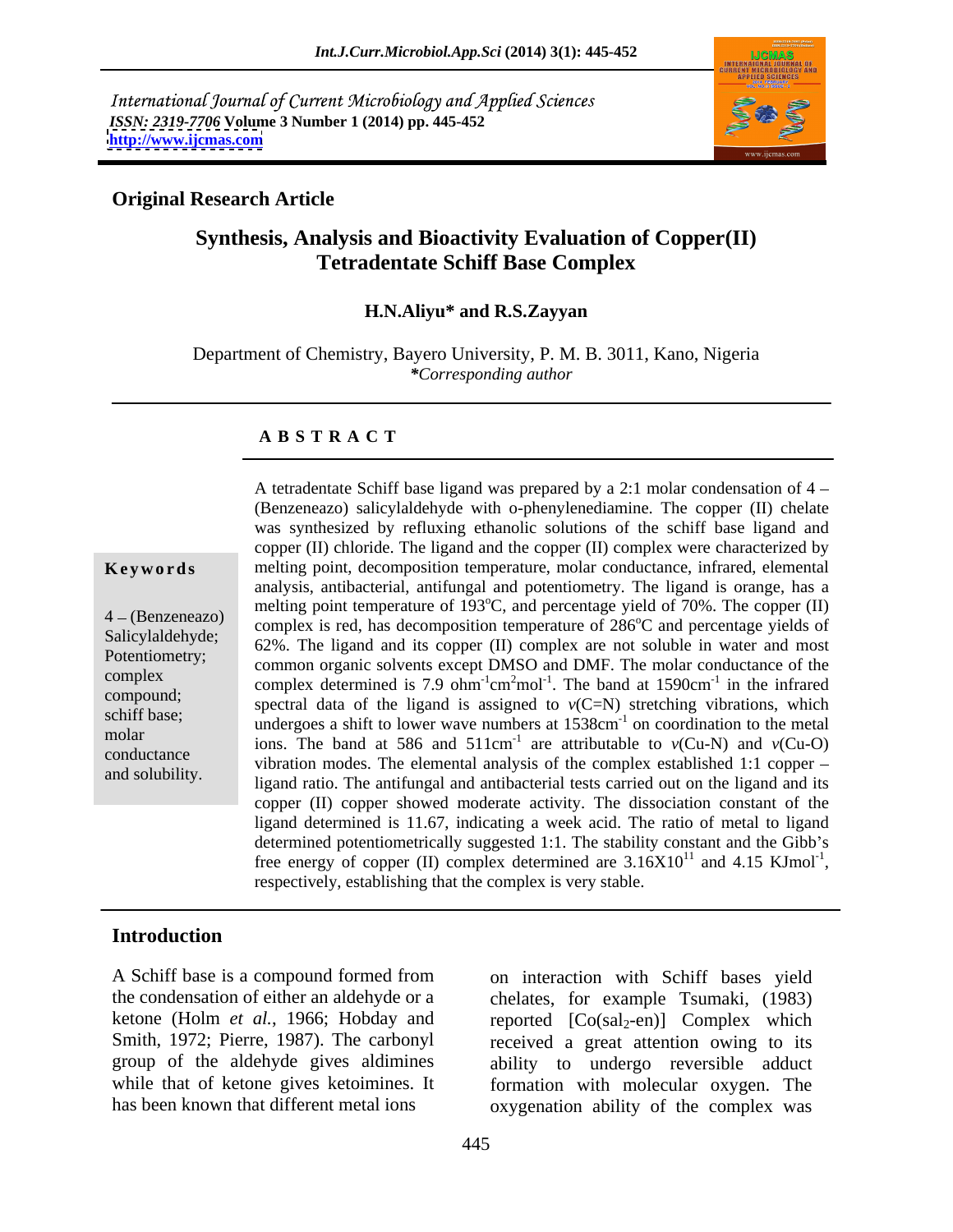oxygenation process was not well

Fe(III), Co(II) and Ni(II) complexes with a chemical analysis data showed the formation of (1:1) metal - ligand ratio and a square planar geometry was suggested for  $Co(II)$  and  $Ni(II)$  complex while an *et al*. (2005), reported the synthesis of a analysis and were found to be of 1:1 metal such as medicine, agriculture, industries were recorded using Fourier Transform IR complexes with 1, 10 – phenanthroline and  $scan$  500 model and the 2, 2 bipyridine are used in petroleum formed by the condensation of 1-formyl-2 hydry-3- naphtholic arylamide with O hydroxyl or O-methoxy aniline complexes of  $Co(II)$ ,  $Ni(II)$ ,  $Cu(II)$  and  $Zn(II)$  are

first recognized by Hassan *et al,* (1998). found strongly active, against some type of However, the mechanism for the Leukemia (Dong *et al*, 2002). Transition understood until recently with the advent of amino acids have been reported to have of modern physical techniques. Xishi *et al* biological activity (Zahid *et al*, 2007). (2003), reported the synthesis and Morad *et al*, (2007), reported the characterization of a novel Schiff base antibacterial activity of Ni(II) with ligand formed from the condensation of salicyaldehyde and 2-amino-benzoic acid 2,2-bis (P-methoxyphenylamine) and complex. Popora and Berova, (1981) Salicylaldehyde and its Mn(II), Co(II) and reported that copper is good for liver Cu(II) complexes. function, its level in blood and urine has Then Ben Saber *et al*. (2005), reported the hepatitis, leprosy, anemia and leukemia in synthesis and characterization of Cr(III), children. This paper reports the synthesis, Schiff base derived from 4-dimethylamino  $N' - bis(4-benzeneazo - salicylidene) - o$ benzaldehyde and primary amines. The phenylenediiminatocopper (II) complex metal complexes derived from a number influence in pregnancy disorders, nephritis analysis and bioactivity evaluation of N, due to paucity of information

# **Materials and Methods**

octahedral structure was suggested for All the glass wares used were washed with Cr(III) and Fe(III) complexes. Ben Saber detergent, rinsed with distilled water and Schiff base derived from salicylaldeyde, solvents used were of analytical grade and Histidine and its complex compounds (AnalaR or BDH) and were used without with divalent transition metal ions. The further purification. Molar conductance complexes were investigated by elemental measurements were carried out using to ligand ratio. Transition metal Schiff balance model AB 54 was used for base complexes are used in various fields, weighing. Infrared spectral analysis data etc. For example,  $[Co(acac<sub>2</sub>-en)]$  in Genesis series model Nujol, within 400 – dimethylformamide, pyridine and  $4000 \text{cm}^{-1}$ . The pH measurements were substituted pyridines proved to be carried out using Jenway pH meter model involved in oxygen metabolism (Hanna and Mona, 2001). Transition metal measurements were carried out on a cyber refining (John *et al*, 1976). Schiff base carried out using Gallenkamp melting dried in an oven. All the reagents and Cyber Scan 500 model. Electric metler were recorded using Fourier Transform IR . The pH measurements were 3320. The molar conductance scan 500 model and the melting/decomposition temperatures were point apparatus.

## **Preparation of the Schiff base ligand**

useful as figments (Gupta *et al*, 2002). <br>Oxovanadium Complexes have been was added slowly into a solution of 0.01mol (1.814g) of o-phenylenediamine was added slowly into a solution of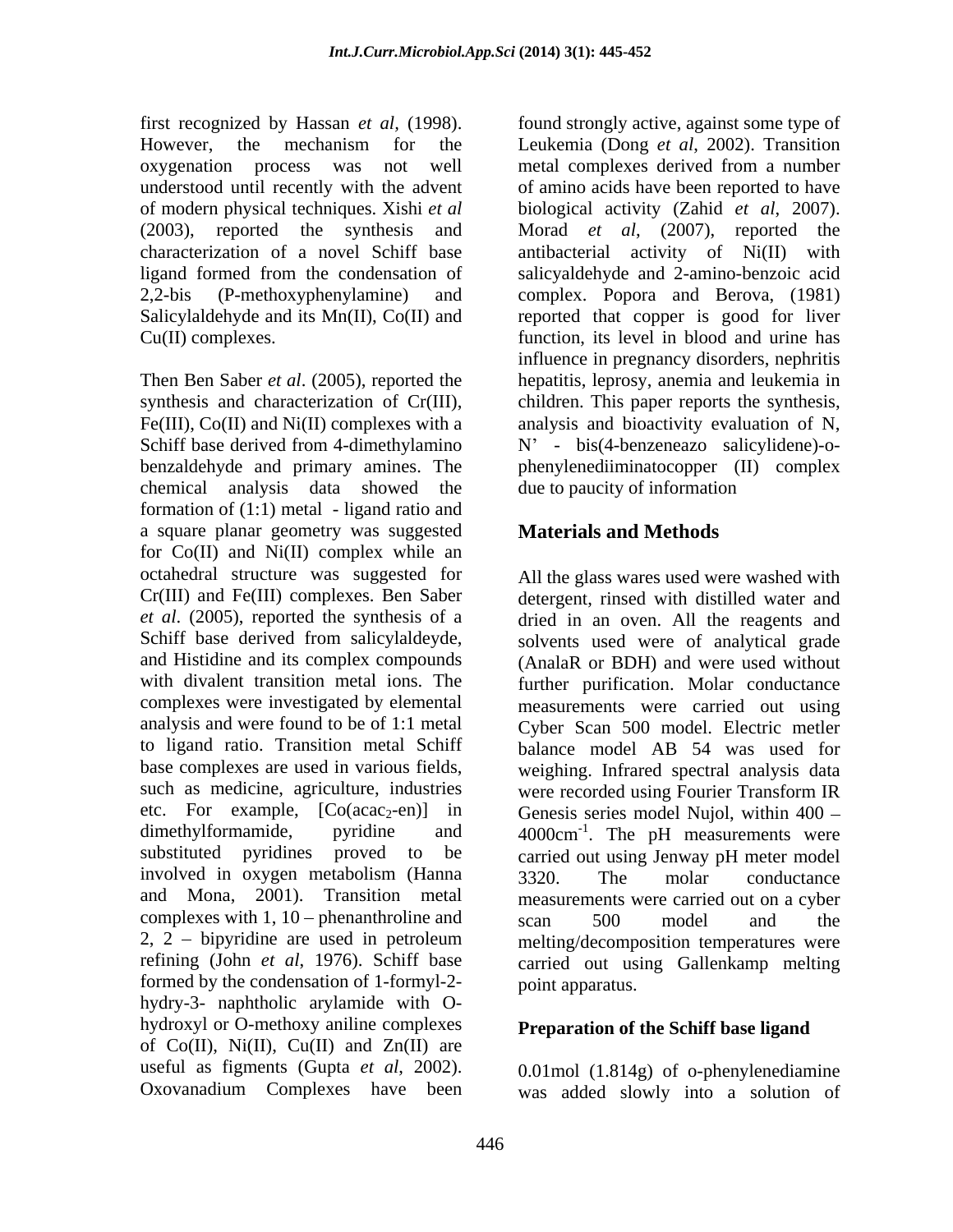salicylaldehyde (an intermediate) in 20cm<sup>3</sup>

The complex was prepared by refluxing a mixture of aqueous solution of **D**essure and Discussion Example  $\alpha$  aqueous solution of **Results and Discussion**<br>CuCl<sub>2</sub>.2H<sub>2</sub>O (1.0mmol; 0.1705g) and hot ethanolic solution of the prepared Schiff<br>
The  $N.N'$  -bis (4- Benzeneazo base (0.524g) for 2 hours. The reaction mixture was allowed to cool in an ice bath and the greenish yellow precipitate obtained was separated, washed with  $\frac{01}{0}$  o-phenylemeuminine with a reaction ethanol and diethyl ether, followed by drying at  $50^{\circ}$ C overnight (Jianning *et al.*,

# **(pKa) of the tetradentate Schiff base**

bar,  $90 \text{cm}^3$  water,  $100 \text{cm}^3$  of  $0.2 \text{mol dm}^3$ water,  $100 \text{cm}^3$  of 0.2mol dm<sup>-3</sup>  $3 \text{ of } 0.2 \text{ mol cm}^{-3}$ of  $0.2$ mol dm<sup>-3</sup>  $KNO_3$  and  $10cm^3$  of 0.4mol dm<sup>-3</sup> Schiff base ligand solution. To this mixture, aqueous solution of NaOH was added recorded after each addition (Gregory *et* 

# **coordinated Schiff base in the complex**

To a 400 $cm<sup>3</sup>$  beaker containing 100 $cm<sup>3</sup>$  of in DMSO.

0.02mol (4.5245g) 4-(Benzeneazo) 0.2 mol dm<sup>-3</sup> KNO<sub>3</sub>, 10cm<sup>3</sup> 0.1 mol dm<sup>-3</sup>  $3$  HNO<sub>3</sub> 90cm<sup>3</sup> of water and 1mmole of ethanol. After refluxing the reaction copper (II) chloride were added. Now mixture for 2 hours, the precipitate that  $10 \text{cm}^3$  of 0.4 mol dm<sup>-3</sup> sodium salt which formed was separated, washed several was prepared by neutralizing a weighed times using ethanol, followed by solid ligand with calculated amount of recrystallisation in ethanol and drying at standardized 0.5 mol dm<sup>-3</sup> NaOH solution.  $50^{\circ}$ C in an oven overnight (Jianning *et al.*, After each 0.2cm<sup>3</sup> aliquote addition the 2005). corresponding pH was recorded. From the **Preparation of copper (II) Schiff base** number of coordinated Schiff base per **complex**  copper (II) ion was calculated as reported  $^{3}$  KNO<sub>3</sub>, 10cm<sup>3</sup> 0.1 mol dm<sup>-3</sup>  $3.01 \text{ mol dm}^3$  $0.1$  mol dm<sup>-3</sup> -3 0.2 mol dm<sup>-3</sup> KNO<sub>3</sub>, 10cm<sup>3</sup> 0.1 mol dm<sup>-3</sup><br>HNO<sub>3</sub> 90cm<sup>3</sup> of water and 1mmole of sodium salt which  $^{-3}$  NaOH solution. aliquote addition the knowledge of the pH recorded, the average by Robert and Angelici ( 1977).

# **Results and Discussion**

<sup>0</sup>C overnight (Jianning *et al.*, sancylalaenyae. The copper (II) cherale 2005). solutions of the schiff base ligand and **Determination of dissociation Constant** copper (II) chloride Jianning *et al* (2005). The dissociation constant of the Schiff yield of 70%. The complex is red, has base ligand was determined by introducing decomposition temperature of 286<sup>°</sup>C and a standardized pH meter electrode into a percentage yield of 62%. The results are 400cm<sup>3</sup> beaker containing magnetic stirrer presented in Table 1. -3 Presence in the case of the case of the case of the case of the case of the case of the case of the case of the case of the case of the case of the case of the case of the case of the case of the case of the case of the The  $N, N'$   $-bis$  (4- Benzeneazo salicylidene)-o-phenylenediimine ligand was prepared by a 2:1 molar condensation of o-phenylenediimine with a reaction intermediate, 4 (Benzeneazo) salicylaldehyde. The copper (II) chelate was synthesized by refluxing ethanolic The Schiff base ligand is orange, has a melting point of 193<sup>°</sup>C and percentage <sup>o</sup>C and percentage <sup>o</sup>C and presented in Table 1.

 $3$  of 0.4mol dm<sup>-3</sup> Schiff The solubility tests of the Schiff base of 0.4mol dm<sup>-3</sup> Schiff The solubility tests of the Schiff base  $10 \text{cm}^3$  of standardized 0.5 mol dm<sup>-3</sup> and common organic solvents carried out of standardized 0.5mol dm<sup>-3</sup> and common organic solvents carried out gradually and the corresponding pH value methanol, ethanol, DMSO and DMF, *al.,* 1978). most organic solvents but readily soluble **Determination of number of** organic solvents, readily soluble in DMSO beaker containing 100cm<sup>3</sup> of in DMSO.  $3 \text{ of }$  in DMSO of in DMSO. ligand and its copper (II) complex in water revealed that the ligand is soluble in however, the complex is slightly soluble in insoluble in water, slightly soluble in most and DMF, but insoluble in water (Table 2). The molar conductance of  $10^{-3}$ M complex in DMSO.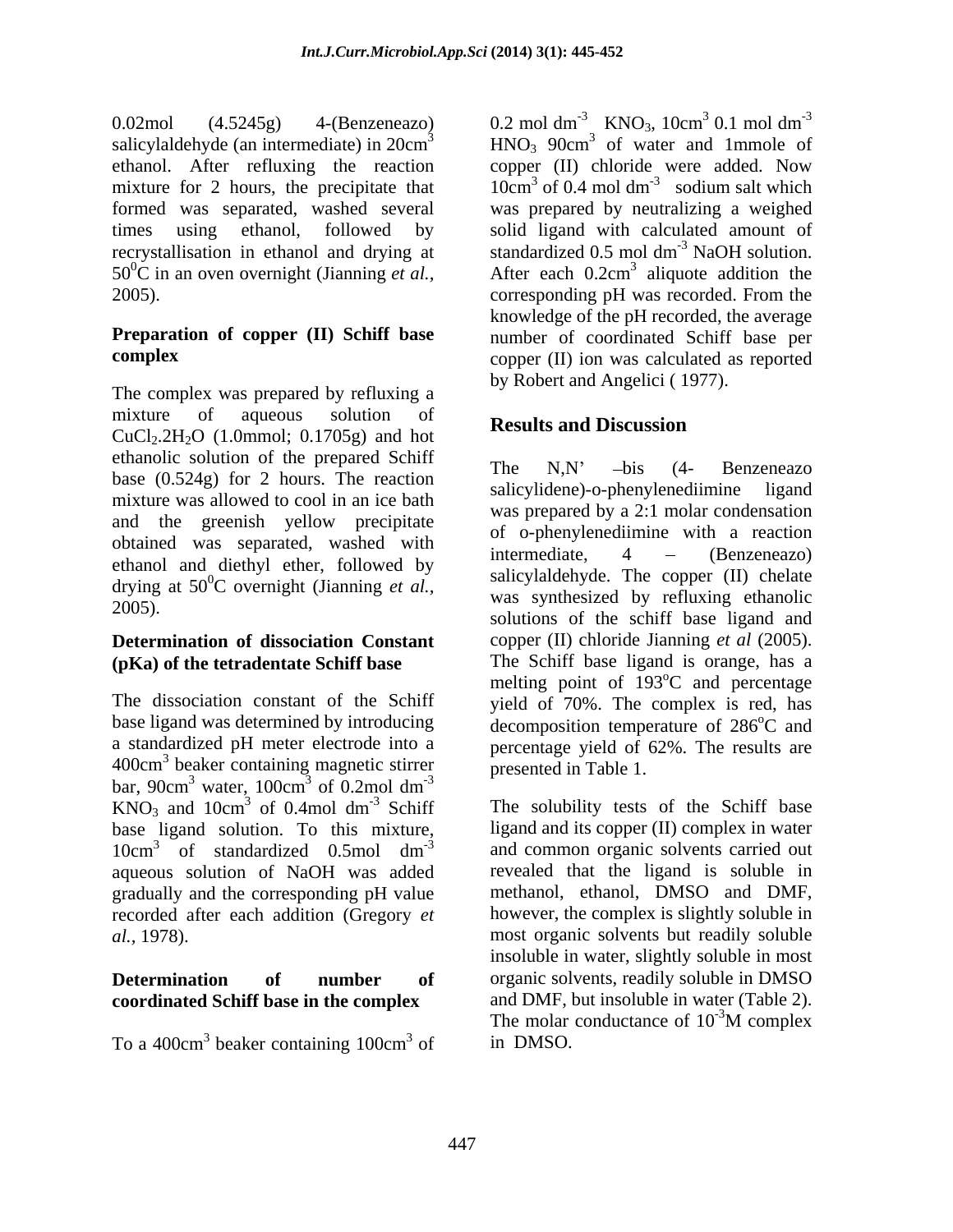

**Figure.1** proposed molecular structure of the copper (II) Schiff base complex.

**Table.**1 Physical properties of the Schiff base ligand and its copper (II) complex.

| Compound   Colour |                             | Melting | point   Decomp. | temp   Percentage $(\% )$ |
|-------------------|-----------------------------|---------|-----------------|---------------------------|
|                   |                             |         |                 |                           |
|                   | Schiff base   Orange yellow | 193     |                 |                           |
| [CuL]             | ww                          |         |                 |                           |

**Table.2** Solubility of the Schiff base and its copper (II) complex

| Compound                          |    |                                          |                 |                        | - -            |     |          |
|-----------------------------------|----|------------------------------------------|-----------------|------------------------|----------------|-----|----------|
|                                   |    |                                          |                 |                        |                |     | <u>_</u> |
|                                   |    | $\mathsf{F}$<br>$\overline{\phantom{0}}$ | ▭               |                        |                | ▁▅▁ | __       |
| Schiff base                       | IS |                                          | $\Omega$<br>-99 | $\sim$ $\sim$          |                |     |          |
| [CuL]<br>$\overline{\phantom{a}}$ | IS | ັບມ                                      | SS              | T <sup>o</sup><br>- 12 | $\alpha$<br>ນມ |     |          |

S - Soluble; SS - Slightly Soluble ; IS - Insoluble

**Table.3** Conductivity measurement of the copper (II) Schiff base complex.

| Schiff base                 | aration moldm <sup>-</sup> | Electrica.                             | $\blacksquare$ Molar Conductivity                   |
|-----------------------------|----------------------------|----------------------------------------|-----------------------------------------------------|
| ومامسمون<br>$\sim$ UIIIPIUA |                            | Conductivity $Ohm^{-1}$                | Ohm <sup>-1</sup> cm <sup>2</sup> mol <sup>-1</sup> |
|                             |                            | $\sim$<br>$\mathsf{CIII}$ $\Lambda$ 10 |                                                     |
| $\vert$ [CuL]               | $1x10^{-3}$                |                                        |                                                     |

**Table.4** Infrared spectral data of the Schiff base and its copper (II) complex

| Compound    | $v(C=N)$ | $\bigcap$<br>$\vee$ (phenolic C $\vee$<br>$-1$ | $v(M - N)$<br>$\mathbf{N}$ | $\nu$ (M - O) |
|-------------|----------|------------------------------------------------|----------------------------|---------------|
| Schiff base | 1590     | 1340                                           |                            |               |
| \ LJ J      |          |                                                |                            |               |
| [CuL]       | 1538     | 1304                                           | 586                        | 511           |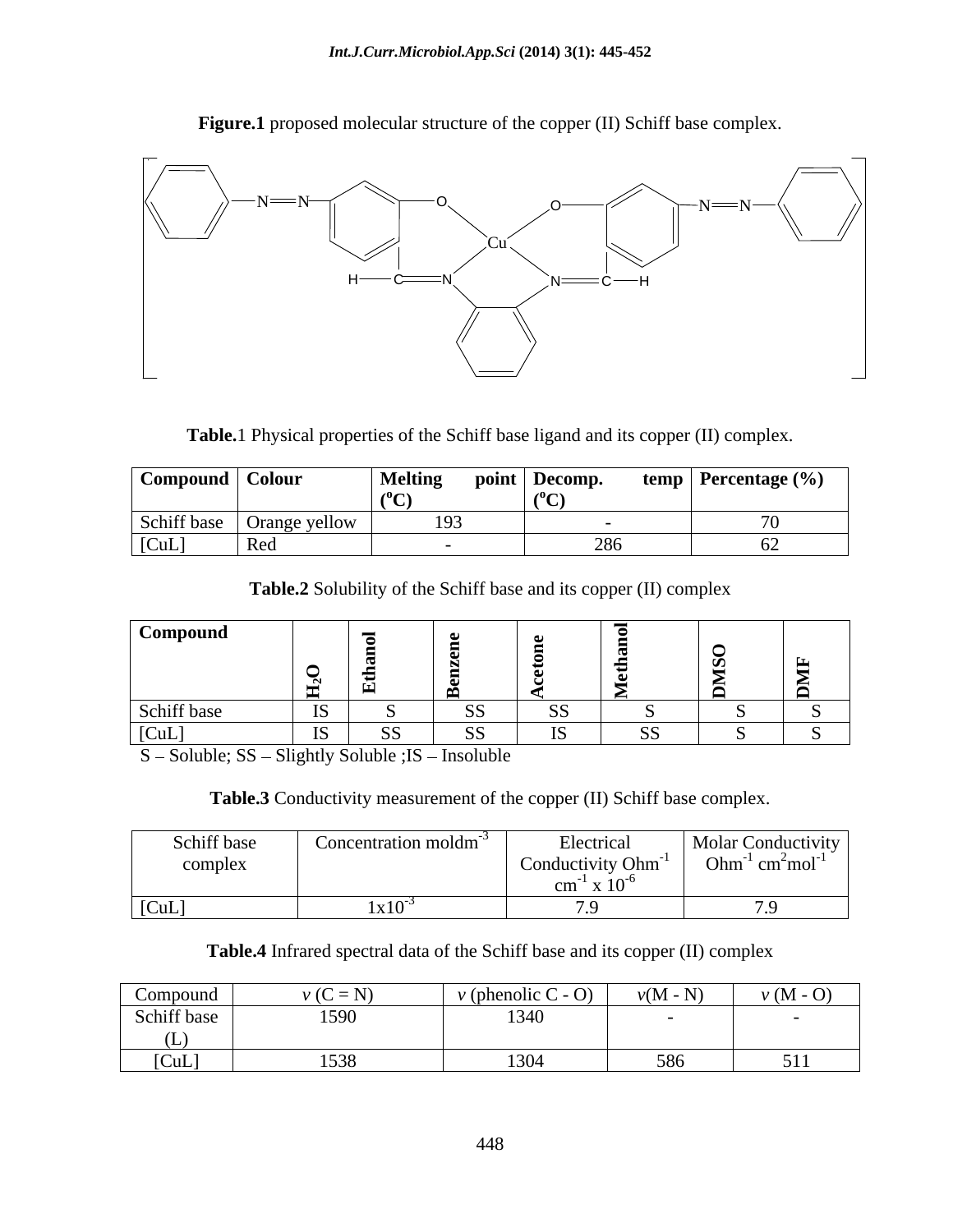### *Int.J.Curr.Microbiol.App.Sci* **(2014) 3(1): 445-452**

# **Compound Clinical isolate Diameter /Concentration E. coli** *spp* **Staph** *spp* **3000µg 2000µg 1000µg Control**  Schiff base (L)  $\vert \sqrt{11} \vert 11$ mm 00  $\vert 00$  00  $\vert 00$  00  $\vert 00$  00  $\vert 0$

 $[CuL]$   $\sqrt{}$   $\sqrt{}$   $\sqrt{22mm}$  18mm  $\sqrt{}$  13mm 9mm  $\sqrt{00}$  00  $\sqrt{00}$  00 00

## **Table.5** Antibacterial activity of Schiff base and its copper (II) complex

**Table.6** Antifungal activity of Schiff base and its copper (II) complex

| Compound                              | <b>Clinical isolate</b>                            |           | <b>Diameter /Concentration</b>   |                  |                                  |
|---------------------------------------|----------------------------------------------------|-----------|----------------------------------|------------------|----------------------------------|
|                                       | $\boldsymbol{A}$ niger $\boldsymbol{C}$ . albicans | $3000\mu$ | $2000\mu g$                      | $1000\mu$        | <b>Control</b>                   |
| Schiff base (L) $\vert \cdot \rangle$ |                                                    | 13mm 15mm | 10mm                             | $\Omega$         | 00 00<br>$00\,$                  |
| [CuL]                                 |                                                    |           | $120$ mm $26$ mm $13$ mm $00$ mm | $\vert 00 \vert$ | $00 \quad 00$<br>00 <sub>1</sub> |
|                                       |                                                    |           |                                  |                  |                                  |

**Table.**7 Dissociation constant (pKa) of the tetradentate Schiff base

| S/No |       | Vol. of NaOH $(cm3)$ |       | $[H^+]$                       | [OH]                | $[Na^+]$   | $A_{total}$       | pKa     |
|------|-------|----------------------|-------|-------------------------------|---------------------|------------|-------------------|---------|
|      | 200.5 | 0.5                  | 9.56  | $1.80E-10$                    | 8.80E-05            | 1.20E-03   | 0.01995           | 10.9645 |
|      | 201.0 | 1.0                  | 9.91  | 8.20E-11                      | 2.00E-04            | 2.39E-03   | 0.0199            | 10.9919 |
|      | 201.5 | 1.5                  | 10.22 | 4.00E-11                      | 4.00E-04            | 3.57E-03   | 0.019851          | 11.1152 |
| 4    | 202.0 | 2.0                  | 10.51 | 2.10E-11                      | 7.80E-04            | 4.75E-03   | 0.019802          | 11.2851 |
|      | 202.5 | 2.5                  | 10.74 | 1.20E-11                      | 1.33E-03            | 5.93E-03   | 0.019753          | 11.4323 |
|      | 203.0 | 3.0                  |       | 10.93   7.90E-12   2.05E-03   |                     | 7.09E-03   | 0.019704          | 11.5684 |
|      | 203.5 | 3.5                  | 11.07 |                               | $5.70E-12$ 2.84E-03 | 8.26E-03   | 0.019656          | 11.6639 |
| 8    | 204.0 | 4.0                  | 11.18 | $4.40E-12$                    | 3.65E-03            | 9.41E-03   | 0.019608          | 11.7356 |
| 9    | 204.5 | 4.5                  | 11.27 | $3.60E-12$ 4.49E-03           |                     | 1.06E-02   | 0.01956           | 11.7916 |
| 10   | 205.0 | 5.0                  | 11.34 |                               | $3.10E-12$ 5.28E-03 | 1.17E-02   | 0.019512          | 11.8233 |
| 11   | 205.5 | 5.5                  | 11.41 |                               | $2.60E-12$ 6.20E-03 | $1.28E-02$ | 0.019465          | 11.8702 |
| 12   | 206.0 | 6.0                  |       | $11.46$   2.30E-12   6.96E-03 |                     | 1.40E-02   | 0.019417          | 11.8816 |
| 13   | 206.5 | 6.5                  | 11.51 | 2.10E-12 7.81E-03             |                     | 1.51E-02   | 0.01937           | 11.9031 |
| 14   | 207.0 | 7.0                  |       | 11.55   1.90E-12   8.56E-03   |                     | 1.62E-02   | 0.019324          | 11.9064 |
| 15   | 207.5 | 7.5                  | 11.58 |                               | $1.80E-12$ 9.18E-03 | 1.73E-02   | 0.019277          | 11.8877 |
| 16   | 208.0 | 8.0                  | 11.63 | $1.60E-12$                    | 1.03E-02            | 1.85E-02   | 0.019231          | 11.9365 |
| 17   | 208.5 | 8.5                  | 11.66 | $1.50E-12$                    | 1.10E-02            | 1.96E-02   | 0.019185          | 11.9306 |
| 18   | 209.0 | 9.0                  | 11.69 | $1.40E-12$                    | 1.18E-02            | 2.07E-02   | 0.019139          | 11.9301 |
| 19   | 209.5 | 9.5                  | 11.72 | $1.30E-12$                    | 1.27E-02            | $2.18E-02$ | 0.019093          | 11.9353 |
| 20   | 210.0 | 10.0                 | 11.74 | $1.20E-12$                    | $1.33E-02$          |            | 2.29E-02 0.019048 | 11.9082 |

Average pKa =  $11.67308$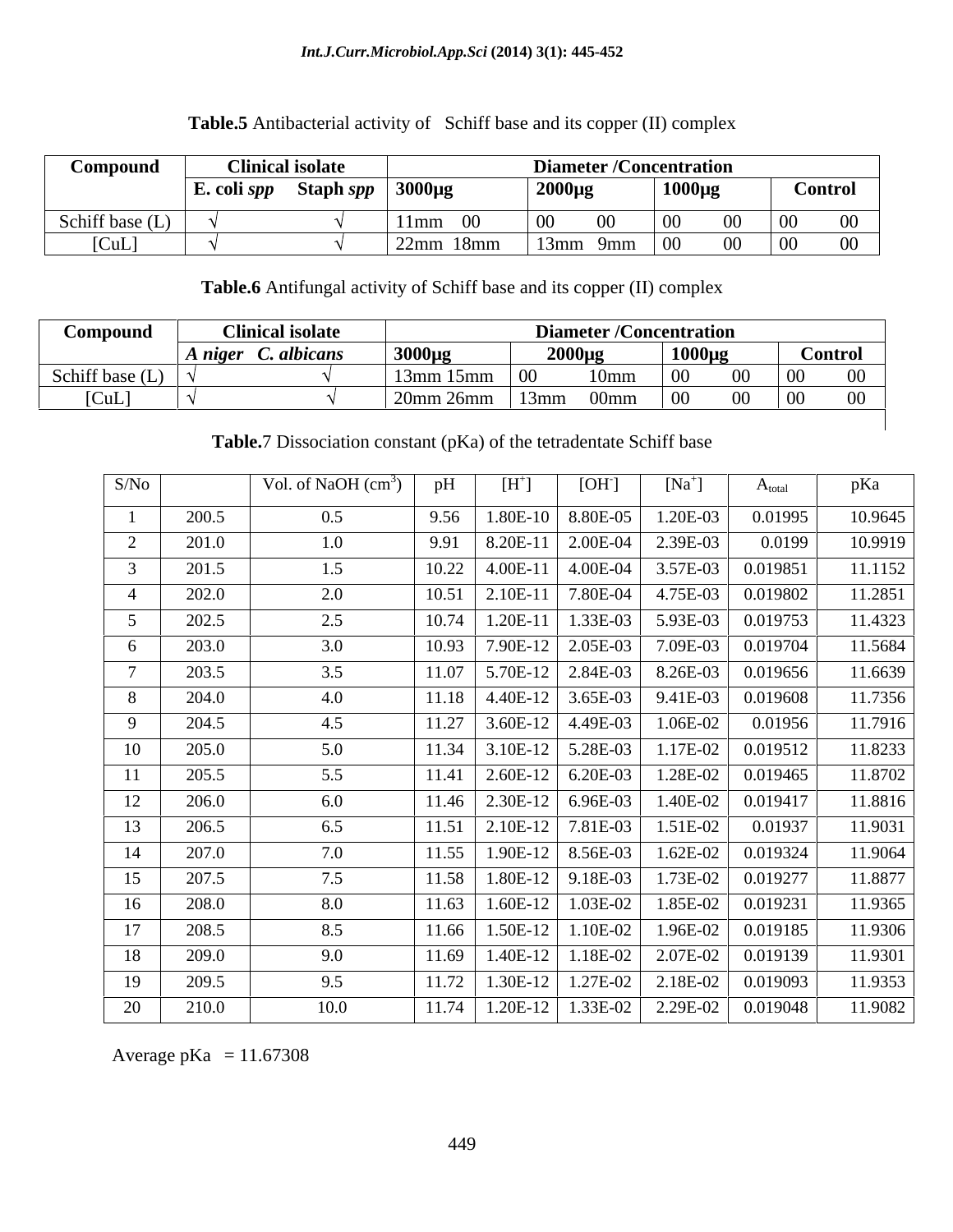| $Vol(cm^3)$    | pH   | $[H^+]$    | [OH]        | $M_{total}$ | $Log[A^2]$ | $\overline{n}$ |
|----------------|------|------------|-------------|-------------|------------|----------------|
|                | 2.29 | 0.003432   | 4.70652E-12 |             |            |                |
| 0.2            | 2.33 | 0.00313    | 5.1606E-12  | 0.004995    | $-11.83$   | 0.51           |
| 04             | 2.37 | 0.002854   | 5.65848E-12 | 0.00499     | $-11.86$   | 0.54           |
| 0.6            | 2.43 | 0.002486   | 6.49681E-12 | 0.004985    | $-11.89$   | 0.54           |
| $0.8\,$        | 2.48 | 0.002216   | 7.28954E-12 | 0.00498     | $-11.93$   | 0.57           |
|                | 2.55 | 0.001886   | 8.56446E-12 | 0.004975    | $-12$      | 0.58           |
| 1.2            | 2.63 | 0.001569   | 1.02967E-11 | 0.00497     | $-12.11$   | 0.59           |
| 1.4            | 2.73 | 0.001246   | 1.29628E-11 | 0.004965    | $-12.38$   | 0.61           |
| 1.6            | 2.84 | 0.000967   | 1.66994E-11 | 0.00496     | $-13.14$   | 0.64           |
| 1.8            | 3.99 | 0.000685   | 2.35885E-11 | 0.004955    | $-12.01$   | 0.66           |
| 2              | 3.18 | 0.000442   | 3.65342E-11 | 0.00495     | $-11.57$   | 0.69           |
| 2.2            | 3.51 | 0.000207   | 7.81088E-11 | 0.004946    | $-11.09$   | 0.72           |
| 2.4            | 4.03 | $6.24E-05$ | 2.58643E-10 | 0.004941    | $-10.49$   | 0.78           |
| 2.6            | 4.86 | 9.24E-06   | 1.74864E-09 | 0.004936    | $-9.64$    | 0.84           |
| 2.8            | 5.39 | 2.73E-06   | 5.92516E-09 | 0.004931    | $-9.11$    | 0.92           |
| $\overline{3}$ | 5.59 | 1.72E-06   | 9.39074E-09 | 0.004921    | $-8.91$    | 0.99           |
| 3.2            | 5.72 | 1.27E-06   | 1.26678E-08 | 0.004916    | $-8.78$    | 1.08           |
| 3.4            | 5.79 | 1.09E-06   | 1.48833E-08 | 0.004912    | $-8.71$    | 1.16           |
| 3.6            | 5.84 | 9.67E-07   | 1.66994E-08 | 0.004907    | $-8.66$    | 1.24           |
| 3.8            | 5.87 | 9.03E-07   | 1.78937E-08 | 0.004902    | $-8.63$    | 1.32           |
| $\overline{4}$ | 5.89 | 8.62E-07   | 1.8737E-08  | 0.004897    | $-8.61$    | 1.39           |
| 4.2            | 5.92 | 8.04E-07   | 2.00771E-08 | 0.004892    | $-8.58$    | 1.48           |
| 4.4            | 5.95 | 7.51E-07   | 2.1513E-08  | 0.004888    | $-8.55$    | 1.56           |
| 4.6            | 5.97 | 7.17E-07   | 2.25268E-08 | 0.004883    | $-8.53$    | 1.64           |
| 4.8            | 6    | 6.69E-07   | 2.41379E-08 | 0.004878    | $-8.49$    | 1.72           |
| 5              | 6.02 | 6.39E-07   | 2.52755E-08 | 0.004873    | $-8.48$    | 1.79           |
| 5.2            | 6.06 | 5.83E-07   | 2.77141E-08 | 0.004869    | $-8.44$    | 1.88           |
| 5.4            | 6.1  | 5.31E-07   | 3.03879E-08 | 0.004864    | 8.39       | 1.96           |
| 5.6            | 6.14 | 4.85E-07   | 3.33196E-08 | 0.004864    | $-8.36$    | 2.04           |
| 5.8            | 6.19 | 4.32E-07   | 3.73852E-08 | 0.004859    | $-8.31$    | 2.12           |
| 6              | 6.27 | 3.59E-07   | 4.49469E-08 | 0.004854    | $-8.23$    | 2.19           |

**Table.8** Determination of average number of coordinated Schiff base to copper (II) ion

 $\overline{\text{Average n value}} = 1.156$ 

| Table.9 Sta<br>$\sim$ 11 1<br>Applies of the Gibb's L.<br>energy of the complex<br>$^{\circ}$ c troo onorgy<br>$\sim$ |  |
|-----------------------------------------------------------------------------------------------------------------------|--|
|                                                                                                                       |  |

| Compound | Stability constant (K) | Gibb's Free Energy<br>J. |
|----------|------------------------|--------------------------|
|          |                        | (kJmol <sup>-</sup>      |
| [CuL]    | $4.0X10^{13}$          | 1.0.0                    |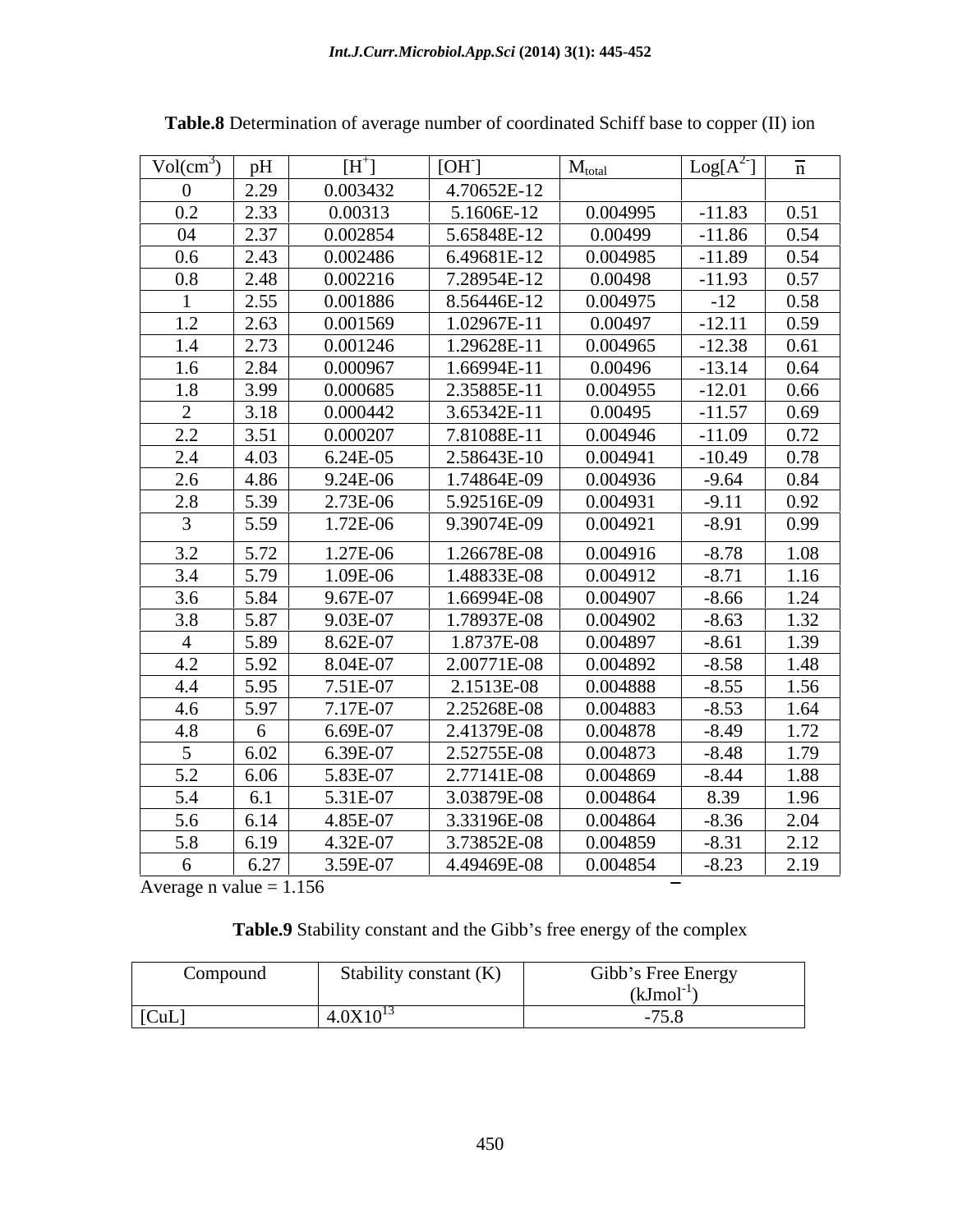solution is 7.9 ohm<sup>-1</sup>cm<sup>2</sup>mol<sup>-1</sup>, which is copper (II) complex, the following very low, suggesting that the complex is molecular structure of the complex is non electrolyte (Geary, 1971). The result is in Table 3. The infrared spectral analysis of the free Schiff base ligand showed a band at 1590cm<sup>-1</sup> assigned to  $-1$  assumed to assigned to *v*(C=N) stretching vibration, which Abdulsamath S., Raman M., Raman N. undergoes a shift to lower wave numbers 1992. at 1538cm<sup>-1</sup> on coordination to the metal cinnamaldene. Transition metal ions. The band at 586 and 511cm<sup>-1</sup> are attributable to *v*(Cu-N) and *v*(Cu-O) Ahmed, A. and Akhtar, F. 1983: Cu II and vibration modes, indicating that the ligand is coordinated to the copper (II) ion Schiff base derived from 2-hydroxy-1-(Ahmed and Akhtar, 1983; Abdulsamath naphthaldehyde and ethylenediamine, *et al.,* 1992). The result is contained in Indian Journal Chemistry. 20A; 737- Table 4. The antibacterial test carried out 758 on the free Schiff base ligand revealed Angellici, R.J. 1977. Synthesis and only minimal activity on *E. coli spp* with a diameter of inhibition zone of 11mm per Edition, W.B. Saunder Company 3000µg concentration. The copper (II) complex on the other hand showed higher activity against the bacterial isolates Ben Saber, S.M, Mailub A.A., Hudere S.S, particularly at 3000µg concentration and is and El-ajaily M.M 2005, complexation also found to be more active on *E. coli spp* with a diameter of inhibition zone of complexes toward transition metal 22mm (Table 5). The results of the ions. Micro chemical journal, 81, 191 antifungal activities of the free Schiff base and its copper (II) complex are similar to Dong, Y; Narla, RK; Sudbeck, E; 2002 that of antibacterial and that the copper (II) Synthesis, X-ray structure, and anti-Schiff base complex exhibits higher leukemic activity of oxovanadium IV activity against the bacterial and fungal complexes, journal of Inorganic isolates than the ligand (Table 6). The dissociation constant of the Schiff base Geary W.J. 1971: The use of conductivity ligand determined is 11.67, which revealed that it is highly basic. The result is presented on Table 7. The average number Coordination Compounds, Coord. of Schiff base ligand coordinated to the Chem. Review,  $71.81 - 122$ . copper (II) ion determined Gregory S., Thomas B.R. and Robert, J.A potentiometrically, is one, consistent with 1978. Synthesis and techniques in 1:1 metal – Schiff base (Table 8). The inorganic chemistry  $3<sup>rd</sup>$  edition, stability constant and the Gibb's free energy of the complex determined are  $126$  $4.0X10^{13}$  and  $-75.8$  KJmol<sup>-1</sup>, indicating that the complex is very stable (Table 9). 2002, Synthesis, characterization and On the basis of the spectral data and other analytical results of the Schiff base and its

proposed.

## **References**

- $-1$  are  $1 \tcdot 1712126$   $105$ chemistry,  $17$  13:  $105 - 129$ Complexes of copper II cinnamaldene. Transition metal chemistry,  $17 \, 13: 105 - 129$ 
	- NiII complexes with a tetradentate Schiff base derived from 2-hydroxy-1- 758
	- Technique in inorganic chemistry  $2<sup>nd</sup>$ nd Philadelphia, London,Toronto pp115- 125
	- and El-ajaily M.M 2005, complexation behavior of some Schiff base 194.
	- leukemic activity of oxovanadium IV Biochemistry Vol. 78, pp 321-330
	- measurements in Organic Solvents for Characterization of Coordination Compounds, Coord. Chem. Review, 71, 81
	- inorganic chemistry  $3<sup>rd</sup>$  edition,  $rd$  odition edition, Longman publishers, London. . 119- 126
- and -75.8 KJmol<sup>-1</sup>, indicating Gupta S.K. Hitchcock and Kushwah Y.S. crystal structure of a Ni ii shiff base complex derived from acetylacetone